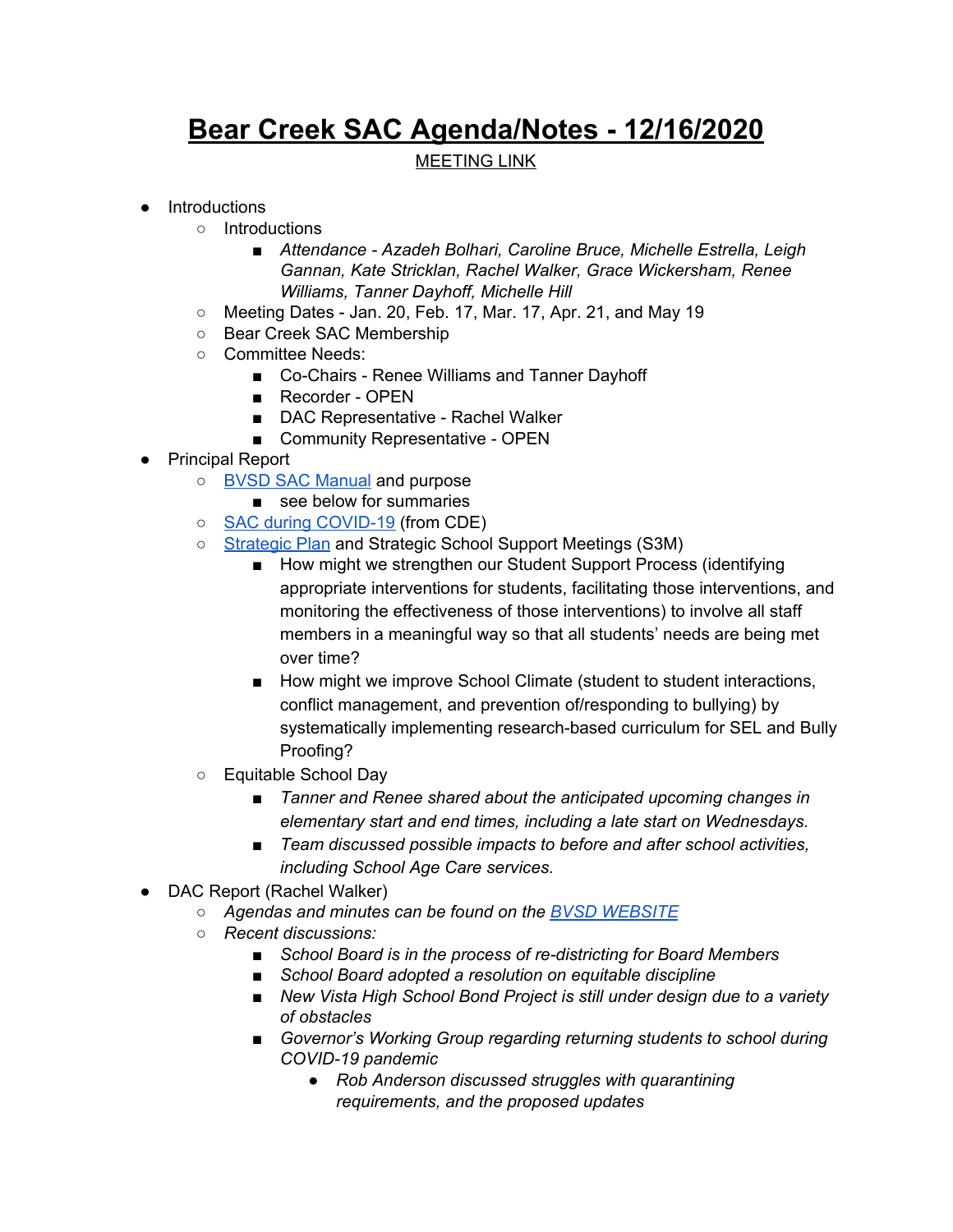- *● Rob Anderson shared about Classroom Monitors and Health Room Volunteers*
- *■ Exemption criteria for teachers has been updated in BVSD*
- School Enrollment
	- #s as of [December](https://resources.finalsite.net/images/v1606859780/bvsdorg/rwcgeaioyroovndyfpr7/Count12-01-2020.pdf)
	- Impacts on FTE and School Budget
		- Our "Magical #" is 350 students
	- Open Enrollment Activities
		- [Video](https://drive.google.com/file/d/1xRORjtInBXFveRa_OgBUY124LFXzzZY0/view?usp=sharing) and Principal Chats
- Mondays
	- Teacher Feedback
		- like Maker Mondays, students wrapping up work
		- open to doing things differently
	- Parent Feedback
		- Mondays are hard at home
		- mixed feedback
			- definitely a dynamic of stay at home vs. working parents
		- want to be offline as much as possible
		- want choice (Maker Monday, academic activities, wrapping up work, specials activity)
	- Tanner discussed w/ Staff on 12/14, and we'll be rolling out updates for 01/11
	- Discussion/Questions
		- *■ Michelle and Tanner shared about the activities teachers are engaged in on Mondays.*
		- *■ Michelle shared that most teachers continue to work nights and weekends to keep up. Michelle shared that teaching in remote/hybrid is truly that challenging.*

SAC Responsibilities: Colorado State Statute **[22-11-402](http://www.lpdirect.net/casb/crs/22-11-402.html)** established SAC powers and duties. SAC responsibilities include the following:

-------------------------------------------------------------------------------------------------------------------------------

- Recommending to the principal of the school priorities for spending school moneys, including federal funds, where applicable;
- Making recommendations to the principal of the school and the superintendent concerning preparation of a school Performance or Improvement plan, if either type of plan is required;
- Meeting at least quarterly to discuss whether school leadership, personnel, and infrastructure are advancing or impeding implementation of the public school's Performance, Improvement, Priority Improvement, or Turnaround plan, whichever is applicable, and other progress pertinent to the public school's accreditation contract;
- Providing input and recommendations to the DAC and district administration, on an advisory basis, concerning principal development plans and evaluations;
- Publicizing opportunities to serve and soliciting parents to serve on the SAC